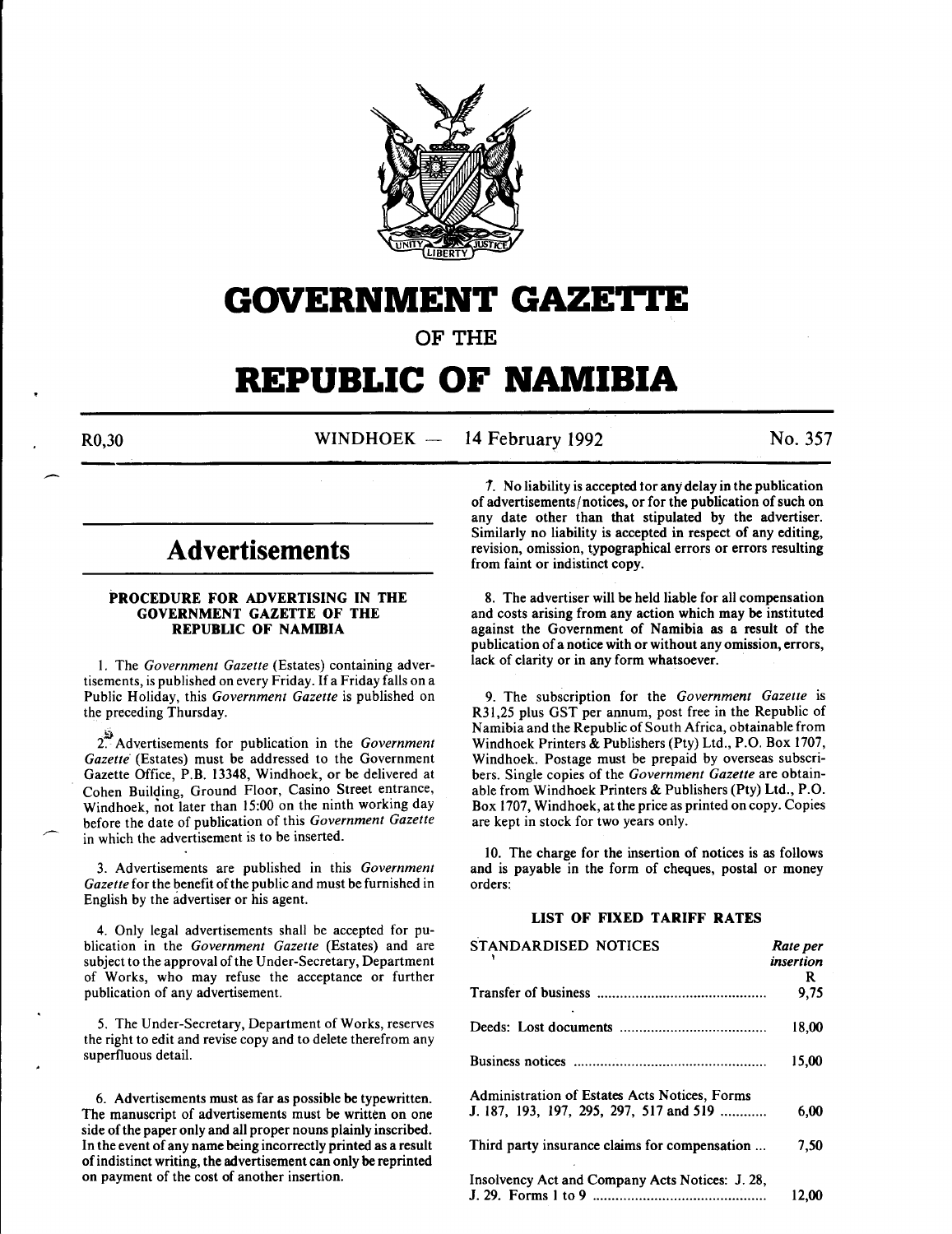12,00  $\begin{array}{c} 00,00 \\ 12,00 \\ 12,00 \end{array}$ 

| $J.B.$ - Forms 2 and 6 - additional statements<br>according to word count table, added to the basic   |              |                                                                                                                                                                                                                       | 33,00          |
|-------------------------------------------------------------------------------------------------------|--------------|-----------------------------------------------------------------------------------------------------------------------------------------------------------------------------------------------------------------------|----------------|
| traffic.                                                                                              |              | Liquidators' and other appointees' notices                                                                                                                                                                            | 21,00          |
| Change of name (two insertions)                                                                       | 90,00        | SALES IN EXECUTION AND OTHER PUBLIC SALES:                                                                                                                                                                            |                |
| Naturalisation notices (including a reprint for the                                                   | 6,00         |                                                                                                                                                                                                                       | 54,00          |
| Unclaimed moneys $-$ only in the Government<br>Gazette, closing date 15 January (per entry of         |              | Public auctions, sales and tenders:                                                                                                                                                                                   | 18,00          |
|                                                                                                       | 2,50         |                                                                                                                                                                                                                       | 45,00<br>69,00 |
|                                                                                                       | 15,00        | <b>ORDERS OF THE COURT:</b>                                                                                                                                                                                           |                |
|                                                                                                       | 6,00         | Provisional and final liquidations or sequestra-                                                                                                                                                                      | 42,00          |
| <b>NON-STANDARDISED NOTICES</b>                                                                       |              | Reduction or change in capital mergers, offers of                                                                                                                                                                     | 100,00         |
| Company notices:                                                                                      | $\mathbf{R}$ | Judical managements, curator bonis and similar                                                                                                                                                                        | 100,00         |
| Short notices: Meetings, resolutions, offers of<br>compromise, conversions of companies, voluntary    |              | Supersession and discharge of petitions (J. 158)                                                                                                                                                                      | 12,00<br>12,00 |
| windings-up, et.: closing of members' registers<br>for transfer and/or declarations of dividends      | 33,00        | 11. The charge for the insertion of advertisements other<br>than the notices mentioned in paragraph 10 is at the rate                                                                                                 |                |
| Declaration of dividends with profit statements,                                                      | 75,00        | of R2,50 per cm double column. (Fractions of a cm must be<br>calculated as a cm).                                                                                                                                     |                |
| Long notices: Transfers, changes in respect of<br>shares or capital, redemptions, resolutions, volun- | 100.00       | 12. No advertisements shall be inserted unless the charge<br>is prepaid. Cheques, drafts, postal or money orders must be<br>made payable to the Under-Secretary, Department of<br>Works, Private Bag 13348, Windhoek. |                |
|                                                                                                       |              |                                                                                                                                                                                                                       |                |

#### FORM J 187

#### LIQUIDATION AND DISTRIBUTION ACCOUNTS IN DECEASED ESTATES LYING FOR INSPECTION

In terms of section 35(5) of Act 66 of 1965, notice is hereby given that copies of the liquidation and distribution accounts (first and final, *unless otherwise stated)* in the estates specified below will be open for the inspection of all persons interested therein for a period of 21 days (or shorter or longer if *specially stated)* from the date specified or from the date of publication hereof, whichever may be the later, and at the offices of the Master and Magistrates as stated.

Should no objection thereto be lodged with the Master concerned during the specified period, the executors will proceed to make payments in accordance with the accounts.

349/91 GOUWS Charles Christian, 400319 01 0011 3, No. 29 Diaz Street, Windhoek. Bank Windhoek Ltd., (Estate and Trust Department), P.O. Box 15, Windhoek.

513/91 RIEDEL Siegfried, 220904 01 0048, Farm Skakels, Gobabis. Gobabis, Windhoek. Bank Windhoek Ltd., (Estate and Trust Department), P.O. Box 15, Windhoek.

179/91 VON FINCKENSTEIN Albrecht Reinhold, 290124 01 0009 4, Farm Champasaris, Gobabis. Gobabis, Windhoek. Bank Windhoek Ltd., (Estate and Trust Department), P.O. Box 15, Windhoek.  $\frac{1}{\cdot}$ 

321/91 DU PLESSIS Daniel Petrus Jacobus Opperman, 210901 01 0015 6, Rivierstraat, Erf 202, Witvlei. Maria Magdalena du Plessis, 420612 01 0043 8. Bank Windhoek Ltd., (Estate and Trust Department), P.O. Box 15, Windhoek.

520/91 MERZ (born Kolb) Anna Margareta (MargarethejMargaretha) 050313 01 0001 4, Swakopmund. Swakopmund, Windhoek. Standard Bank, P.O. Box 2164, Windhoek.

389/91 PEARSON Catharina Elizabeth Magrieta, 341011 01 0050 0, Outjo. Thomas George Pearson, 241029 01 0002 1. Outjo, Windhoek. Standard Bank Namibia Ltd., (Registered Bank), Trustee Branch, P.O. Box 2164, Windhoek.

194/91 OBERHOLSTER Jacoba Wilhelmina 540415 00 6200 7, Farm Ententeich, Okahandja. Oka~ handja, Windhoek. First National Trust, P.O. Box 448, Windhoek.

÷.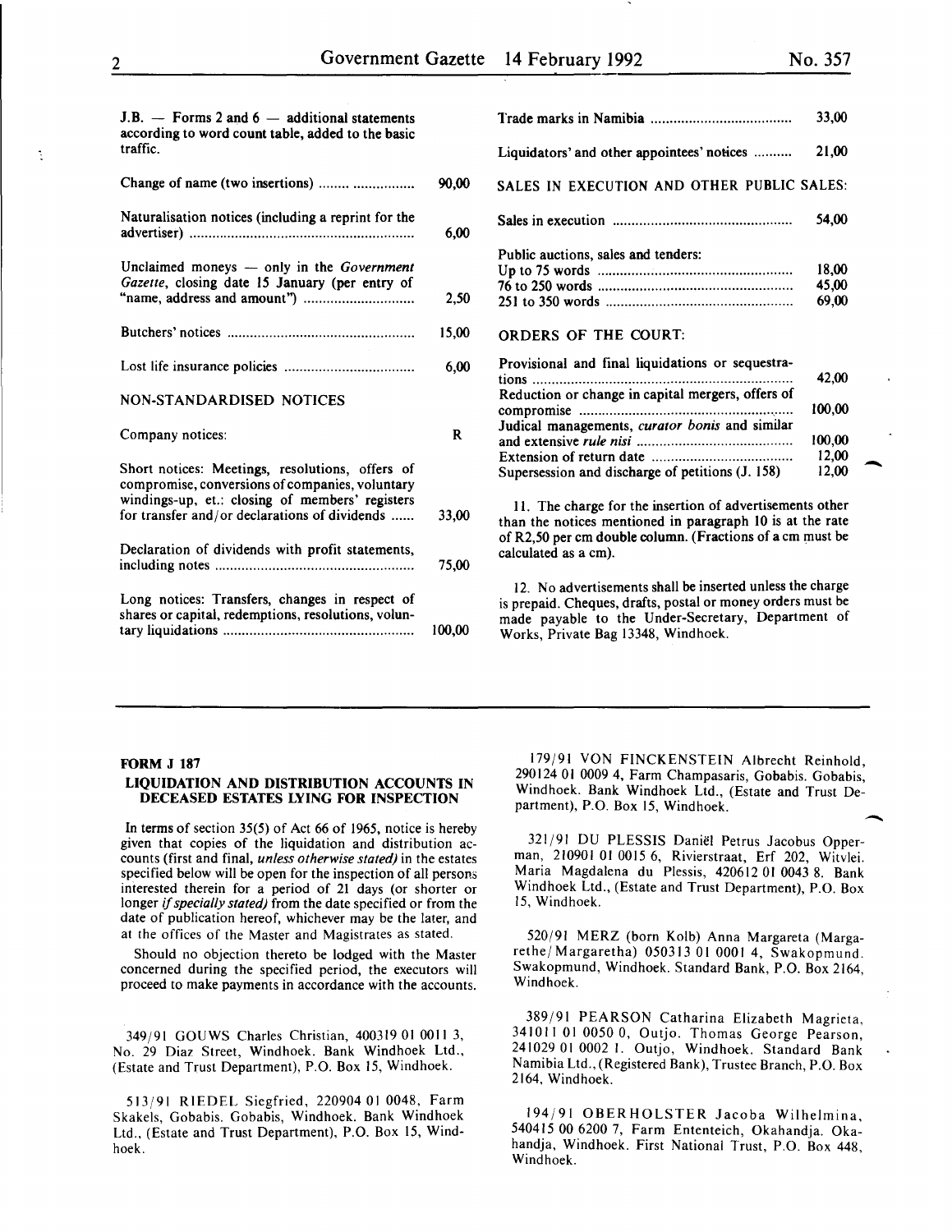I

436/91 ARENDT Harry Erich Otto, 100722 01 0001 7, Windhoek. Alexandra Victoria Lucia Arendt (born Punzul), 071219 01 0001 8. Windhoek. Mr. Klaus Nieft, Agent for the Executrix,  $c/o$  Keller & Neuhaus Trust Co. (Pty) Ltd., P.O. Box 156, Windhoek.

380/91 BAR Alfred, 320601 01 0013 7, Windhoek. Windhoek, Windhoek. Klaus Nieft, Executor, Keller & Neuhaus Trust Co. (Pty) Ltd., P.O. Box 156, Windhoek.

308/91 ROGL Gunther Rudolf Jakobus, 500602 50 1508 4, Farm Otjiruze, P.O. Box 297, Okahandja. Second and Final. Okahandja, Windhoek. Trust and Mining Co. (Pty) Ltd., P.O. Box 82, Windhoek.

515/89 FISCH Magdalena Anna, 510823 08 0004 9, Nurses Home, Grootfontein. Grootfontein, Windhoek. Rissik, Cox & Probart, P.O. Box 90, Keetmanshoop.

55/89 TIBINYANE Keamogetse Gregor, 490830 10 0032 8, Pond Street 4186, Khomasdal. Cecilia Tibinyane, 510501 08 0013 6. Supplementary. Windhoek. Bloemboard, P.O. Box 355, Bloemfontein, 9300.

#### FORM J 193

 $\overline{\phantom{a}}$ 

#### NOTICE TO CREDITORS IN DECEASED ESTATES

All persons having claims against the estates mentioned below are hereby called upon to lodge their claims with the executors concerned, whithin 30 days (or otherwise as indicated) calculated from the date of publication hereof. The information is given in the following order: Estate number, surname and christian names, date of birth, identity number, last address, date of death; surviving spouse's names, surname, date of birth and identity number; name and address of executor or authorised agent, period allowed for lodgement of *claims* if *other than 30 days.* 

55/92 VAN ROOI Hendrik, Windhoek, 22 April 1938, 380422 08 0001 4, Windhoek, 7 January 1992. Sophia Katrina van Rooi. First National Trust, P.O. Box 448, Windhoek.

BECKER Karl Hans, Windhoek, 18 November 1936, 361118 01 0003 8, Omaruru, 22 January 1992. Standard Bank Namibia Ltd., (Registered Bank), Trustee Branch, P.O. Box 2164, Windhoek.

MOMBERG Stefanus Francois, Windhoek, *5* January 1950,500105 01 0019 9, Aranos, 16January 1992. Elizabeth Johanna Petronella Mom berg, 25 December 1950, 501225 00 2200 I. Standard Bank Namibia Ltd., (Registered Bank), Trustee Branch, P.O. Box 2164, Windhoek.

53/92 REIFF Wolfgang Erich, Windhoek, 18 August 1941,410718 01 0027 5, Windhoek, 15January 1992. Klaus Nieft, Agent for the Executrix, c/o Keller & Neuhaus Trust Co. (Pty) Ltd., P.O. Box 156, Windhoek.

69/92 STEENKAMP Anna Johanna, Windhoek, I August 1925, 250801 08 0009 I, Erf 4274, Mercedes Street, Khomasdal, 26 November 1991. Mr. K. Nieft, c/o Keller & Neuhaus Trust Co. (Pty) Ltd., P.O. Box 156, Windhoek.

565/91 SCHULZ (born Strzelecki) lise, Windhoek, 12 July 1914, 140712 01 0027 I, Aranos, 9 December 1991. A.J. Smith, Executor Testamentary, P.O. Box 199, Mariental.

#### 'FORM 5

#### PAYMENT OF DIVIDENDS AND COLLECTION OF CONTRIBUTIONS IN SEQUESTRATED ESTATES FOR COMPANIES BEING WOUND UP

The liquidation accounts and plans of distribution or contribution in the sequestrated estates or companies being wound up, as the case may be, mentioned below having been confirmed on the date therein mentioned, notice is hereby given, pursuant to section 113(1) of the Insolvency Act, 1936, section 139(2) of the Companies Act, 1926, and section 409(2) of the Companies Act, 1973, that dividends are in the course of payment or contributions are in the course of collection in the said estates or companies as set forth below and that every creditor liable to contribution is required to pay to the trustee or liquidator the amount for which he is liable at the address mentioned below.

W12/90 Medi Roentgen (Pty) Ltd., In Liquidation. 30 January 1992. Contribution being collected. U. Grüttemeyer, c/o U. Grüttemeyer & Associates, P.O. Box 790, Windhoek.

WI0/91 GSSA Eagle Watch (Namibia) (Pty) Ltd., In Liquidation. 3 February 1992. Dividend being paid. U. Grüttemeyer, c/o U. Grüttemeyer & Associates, P.O. Box 790, Windhoek.

## APPLICATION TO AMEND SPECIFICATION

We, IMPERIAL CHEMICAL INDUSTRIES PLC seek leave to amend by way of amendment the specification of Letters Patent No. 88/0058 of 1988 for an invention entitled "Coatings".

A copy of the original specification, showing in red ink the proposed amendment is now open to public inspection at the Patent Office.

A notice of opposition (on Patents Form No. 17) must be lodged at the Patents Office within three months from the date of the first advertisement hereof.

B.C. SCHUTTE REGISTRAR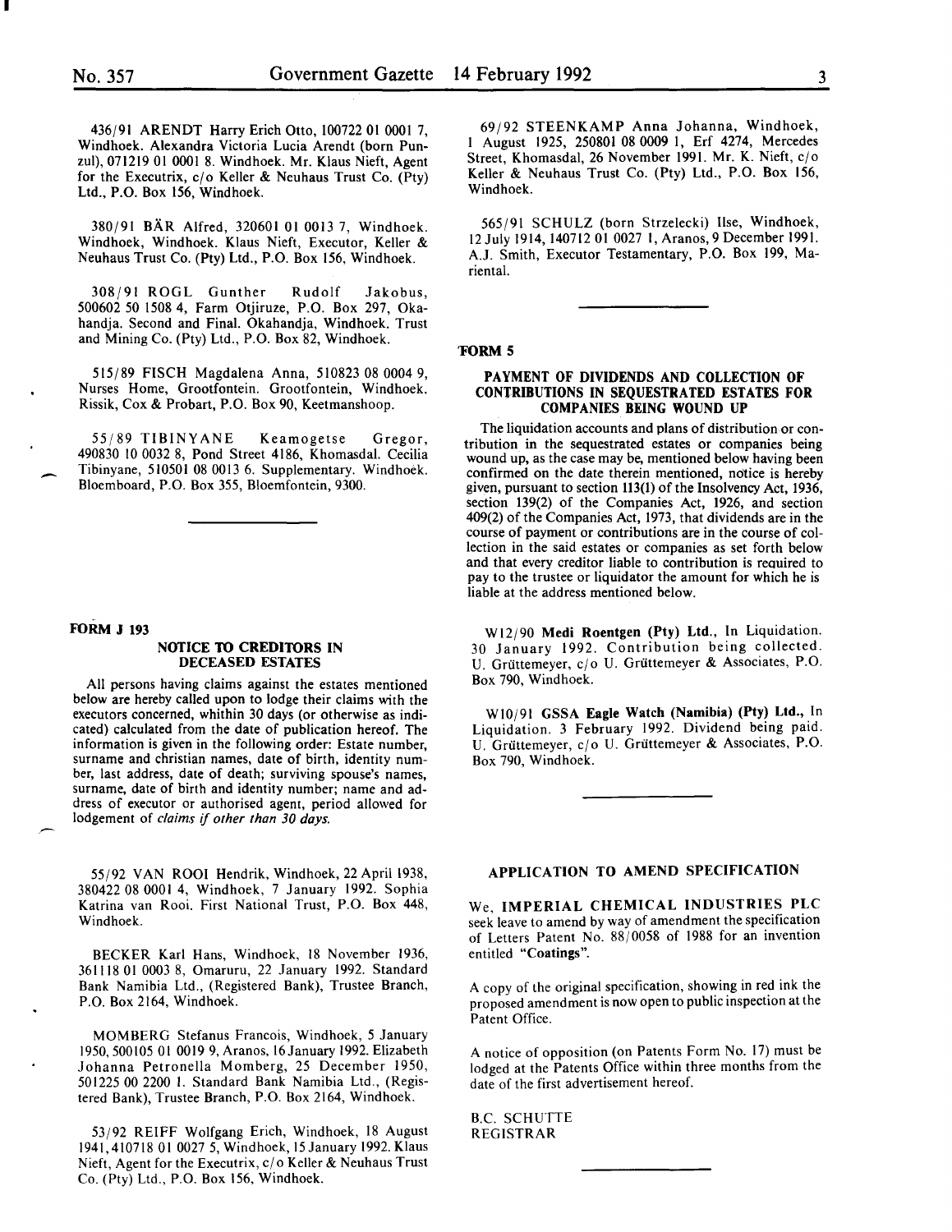#### IN THE MAGISTRATE'S COURT FOR THE DISTRICT OF SWAKOPMUND

HELD AT SWAKOPMUND CASE NO.: 669/91

In the matter between:

| <b>SWA BUILDING SOCIETY</b>  | Plaintiff |
|------------------------------|-----------|
| and                          |           |
| <b>EDWIN WALTER PETERSEN</b> | Defendant |

### NOTICE OF SALE IN EXECUTION

In the execution of a Judgement granted by the above Honourable Court, the following property will be sold by public auction by the Messenger of the Court for the district of Swakopmund on the 7th day of March 1992, at 10:00, at Erf No. 121, Tamariskia Township.

| <b>CERTAIN</b> | Erf No. 121, Tamariskia Township;                               |
|----------------|-----------------------------------------------------------------|
| <b>SITUATE</b> | In the Municipality of Swakopmund<br>Registration Division "G": |

MEASURING 525 (Five Two Five) square metres;

with all improvements thereon.

#### CONDITIONS OF SALE:

- I. The Sale is subject to the provisions of the Magistrate's Court Act No. 32 of 1944, as amended, and the property will be sold "voetstoots" according to the existing Title Deed.
- 2. One-tenth of the purchase price shall be payable immediately after the Sale in cash, the balance together with interest thereon at 21% against transfer, which transfer shall be given without delay.
- 3. With improvements on the property although no warranty is given in this regard.
- 4. The complete Conditions of Sale will be read out at the time of the sale, and may be inspected beforehand at the offices of the Court Messenger, the SWA Building Society and Plaintiff's Attorneys at Swakopmund.

THUS DONE AND SIGNED AT SWAKOPMUND on this 27th day of January 1992.

(Sgd.) H.C. KINGHORN SWANEPOEL & KINGHORN ATTORNEYS FOR PLAINTIFF SWABS Building Post Street P.O. Box 1455 Swakopmund

#### IN THE MAGISTRATE'S COURT OF WINDHOEK

HELD AT WINDHOEK CASE NO.: 799/91

In the matter between:

| SWA BUILDING SOCIETY                 | Plaintiff |
|--------------------------------------|-----------|
| and<br><b>OSMOND SANDILE MWELLIE</b> | Defendant |

#### NOTICE OF SALE IN EXECUTION

In execution of a Judgement granted by the above Honourable Court, the following property will be sold by public auction by the Court Messenger for the District of Windhoek on Tuesday, the 4th day of March 1992, at 12:00, at the Remaining Extent of Erf No. 2176, Windhoek Township.

| CERTAIN        | Remaining Extent of Erf No. 2176,<br>Windhoek Township;       |
|----------------|---------------------------------------------------------------|
| <b>SITUATE</b> | In the Municipality of Windhoek<br>Registration Division "K"; |

with all improvements thereon.

#### CONDITIONS OF SALE:

- I. The Sale is subject to the provisions of the Magistrate's Court Act No. 32 of 1944, as amended, and the property will be sold "voetstoots" according to the existing title deed.
- 2. One-tenth of the purchase price shall be payable immediately after the Sale in cash, the balance together with interest thereon at 21% against transfer, which transfer shall be given without delay.
- 3. With improvements on the property although no warranty is given in this regard.
- 4. The complete Conditions of Sale will be read out at the time of the sale, and may be inspected beforehand at the offices of the Court Messenger, the SWA Building Society and Plaintiffs attorneys at Windhoek.

(Sgd.) E.H. PFEIFER FISHER, QUARMBY & PFEIFER ATTORNEYS FOR PLAINTIFF 2nd Floor SWABS Building Post Street P.O. Box 37 Windhoek

-

-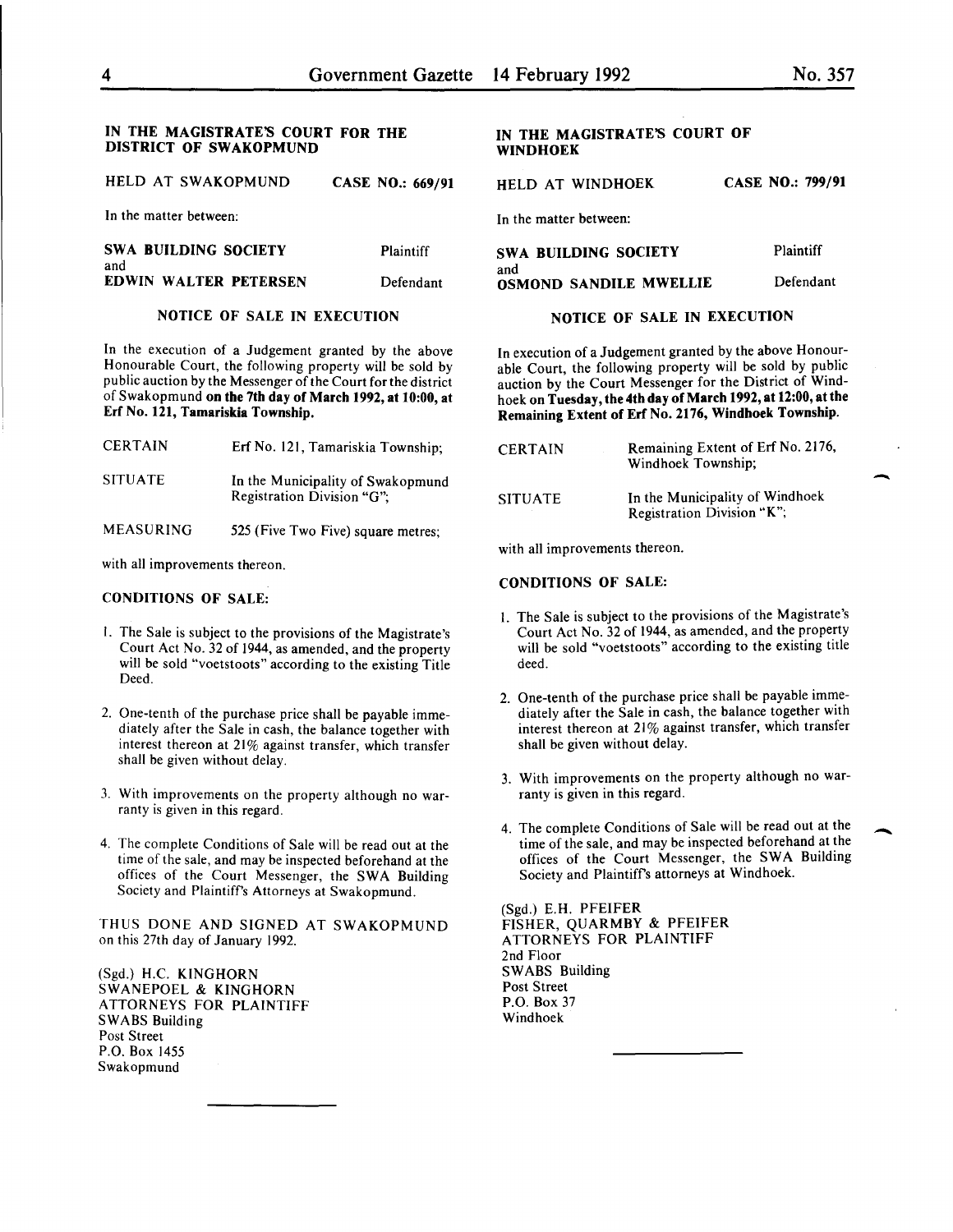I

-

-

#### IN THE MAGISTRATE'S COURT OF WINDHOEK

| HELD AT WINDHOEK |  |  | CASE NO.: 3458/91 |
|------------------|--|--|-------------------|
|------------------|--|--|-------------------|

In the matter between:

| SWA BUILDING SOCIETY                | Plaintiff |
|-------------------------------------|-----------|
| and<br><b>BARTHOLOMEUS VAN ROOI</b> | Defendant |

#### NOTICE OF SALE IN EXECUTION

In execution of a Judgement granted by the above Honourable Court, the following property will be sold by public auction by the Court Messenger for the District of Windhoek on Tuesday, the 4th day of March 1992, at 14:00, at Erf No. 2816, Khomasdal Township (Extension No.4).

| <b>CERTAIN</b> | Erf No. 2816, Khomasdal Township<br>(Extension No. 4);        |
|----------------|---------------------------------------------------------------|
| <b>SITUATE</b> | In the Municipality of Windhoek<br>Registration Division "K"; |

with all improvements thereon.

#### CONDITIONS OF SALE:

- I. The Sale is subject to the provisions of the Magistrate's Court Act No. 32 of 1944, as amended, and the property will be sold "voetstoots" according to the existing title deed.
- 2. One-tenth of the purchase price shall be payable immediately after the Sale in cash, the balance together with interest thereon at 20% against transfer, which transfer shall be given without delay.
- 3. With improvements on the property although no warranty is given in this regard.
- 4. The complete Conditions of Sale will be read out at the time of the sale, and may be inspected beforehand at the offices of the Court Messenger, the SWA Building Society and Plaintiffs attorneys at Windhoek.

FISHER, QUARMBY & PFEIFER ATTORNEYS FOR PLAINTIFF 2nd Floor SWABS Building Post Street P.O. Box 37 Windhoek

#### NOTICE OF TRANSFER OF BUSINESS

Take Notice that after fourteen (14) days of publication of this Notice, application will be made to the Trading Licences Court, Karasburg, for the transfer of the Motor Garage-, Aerated and Mineral Water Dealers- and General Dealers limited to electrical goods licences, held by ROBERT FRANCIS WALTERS who traded at Plot No. 8, Main Street, Karasburg, under the name and style of ROB MOTORS to MELVIN MARTIN WALTERS who will trade under the same name and style at the same address.

SIGNED at KARASBURG on this 27th day of January 1992.

RISSIK & COX ATTORNEYS FOR APPLICANT

#### NOTICE OF APPLICATION FOR REGISTRATION AS WELFARE ORGANISATION

Be pleased to take notice that the NATIONAL ORGA-NISATION OF DISABLED PEOPLE OF NAMIBIA intends to apply to the Ministry of Health and Social Service in terms of Section 19 of the National Welfare Organisation Ordinance. The objects of the Organisation are as follows:

- $-$  To advocate for the Equalization of the rights and opportunities of Disabled people with other citizens of Namibia.
- $-$  To endeavour to improve on their quality of life in the fields of Education, Health and Socio-economic welfare.
- To serve as a platform through which disabled people could voice their concerns and campaign for their rights.
- To provide a clearing-house for information and promotional ideas both from outside as well as inside Namibia.

Any person wishing to object to the said registration must lodge such objection with the Permanent Secretary, Mimstry of Health and Social Services, Private Bag 13198, Windhoek, within twenty-one (21) days of publication hereof.

PHILLIP SHIWEDAH ACTING CHAIRMAN Private Bag 13343 Tel. 223306 ext. 272 or 270 Windhoek

5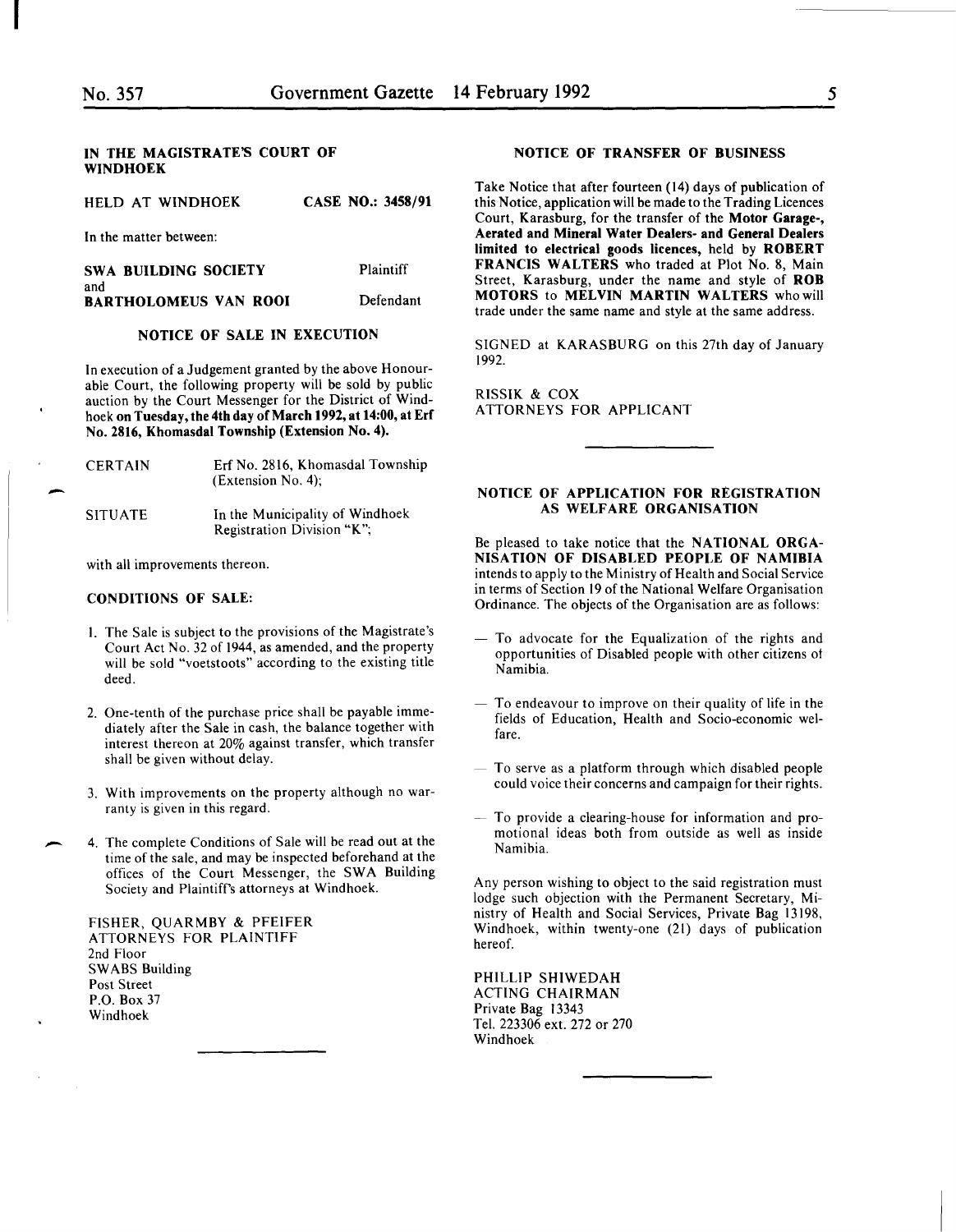$\overline{\phantom{a}}$ 

#### NOTICE OF TRANSFER OF BUSINESS

BE PLEASED TO TAKE NOTICE that application will be made at the next quarterly sitting of the Licencing Court, Tsumeb, for the transfer of the General Dealer Garage Trading Licence, held by RAYMOND JOHN TALLIE who traded under the name and style of TALLIE AUTO REPAIRS on Erf No. 78, Tsumeb, to CHRIS-TOFFEL DANIEL WILHELM JOACHIM LE ROUX who will continue to carry on business for his own account on the same premises under the name TSUMEB AUTO AND BODY REPAIRS.

This publication shall also serve as notice being given in terms of Section 34 of the Insolvency Act No. 27 of 1936.

W.J. KRIEL & KIE. AGENT FOR APPLICANT Main Street P.O. Box 65 Tsumeb

## NOTICE

Take notice that fourteen ( 14) days after publication of this notice, application will be made to the Licencing Court of Otjiwarongo, held at Otjiwarongo, for the transfer of the General Dealer and Motor Garage Licences held by ADRIAAN JOHANNES KARSTEN trading under the name of KARSTEN MOTORS on Erf No. 160 A, Bahnhof Street, Otjiwarongo, to HANS-GÜNTHER MENZEL, who will continue to carry on busmess at the same premises under the name and style of AUTO CENTRE for his own account.

A. DAVIDS & CO. ATTORNEYS FOR APPLICANTS P.O. Box II Otjiwarongo

# NOTICE OF TRANSFER OF BUSINESS

Be pleased to take notice that A.E. BOTHA intends to alienate and dispose of the busmess conducted by her as a Hawker under the name and style of CHEW-CHEW No. 1 on No. 2, Kaiser Street, Windhoek, to and in favour of A.D. UAHUPIRAPI who shall carry on the aforesaid business for his own account under the same name and aforesaid premises within a period of not less than 30 (thirty)

days after publication of this notice.

A.D. UAHUPIRAPI P.O. Bos 22398 Windhoek

#### NOTICE OF TRANSFER OF BUSINESS

BE PLEASED TO TAKE NOTICE that application will be made 14 (fourteen) days after publication of this notice to the Licencing Court, for the transfer of the General Dealer Licence - (Ladies and Gents Outfitters), held by ERNST HOLTZ (PTY) LTD., which trades under the name and style of ERNST HOLTZ (PTY) LTD. on Erf 5518, Gustav Voigts Centre, Windhoek, to H. HOLTZ trading as **ERNST HOLTZ**, who will carry on trading under H. HOLTZ trading as ERNST HOLTZ at the same address.

DATED at WINDHOEK this 6th day of February 1992.

PRICE WATERHOUSE MEYERNEL ACCOUNTANTS FOR APPLICANT NAU Building 114 Leutwein Street P.O. Box 21616 Windhoek

#### NOTICE OF TRANSFER OF BUSINESS

BE PLEASED TO TAKE NOTICE that application will be made at the next quarterly sitting of the Licencing Court, Tsumeb, for the transfer of the General Dealer Hairdresser Trading Licence, held by ANNA ELIZE-BETH MOSTERT who traded under the name and style of SALON MARINA on Erf No. 174, Tsumeb, to ELAINE FOUCHE who will continue to carry on business for her own account under the same name and address.

This publication shall also serve as notice being given in terms of Section 34 of the Insolvency Act No. 27 of 1936.

W.J. KRIEL & KIE. AGENT FOR APPLICANT Main Street P.O. Box 65 Tsumeb

### **NOTICE**

Please take notice that fourteen (14) days after publication of this notice, application will be made to the Licencing Court of Otjiwarongo, held at Otjiwarongo, for the transfer of the General Dealer and Patent Medicine Licences held by CHRISTIAN CLAUS MEISSNER tradingunderthe name of OSIRE STORE on Farm Osire-Nord No. 216, district Otjiwarongo, to CONRAD CLAUS CHRIS-TIAN MEISSNER who will continue to carry on business at the same premises under the same name and style for his own account.

A. DAVIDS & CO. ATTORNEY FOR APPLICANT P.O. Box II Otjiwarongo